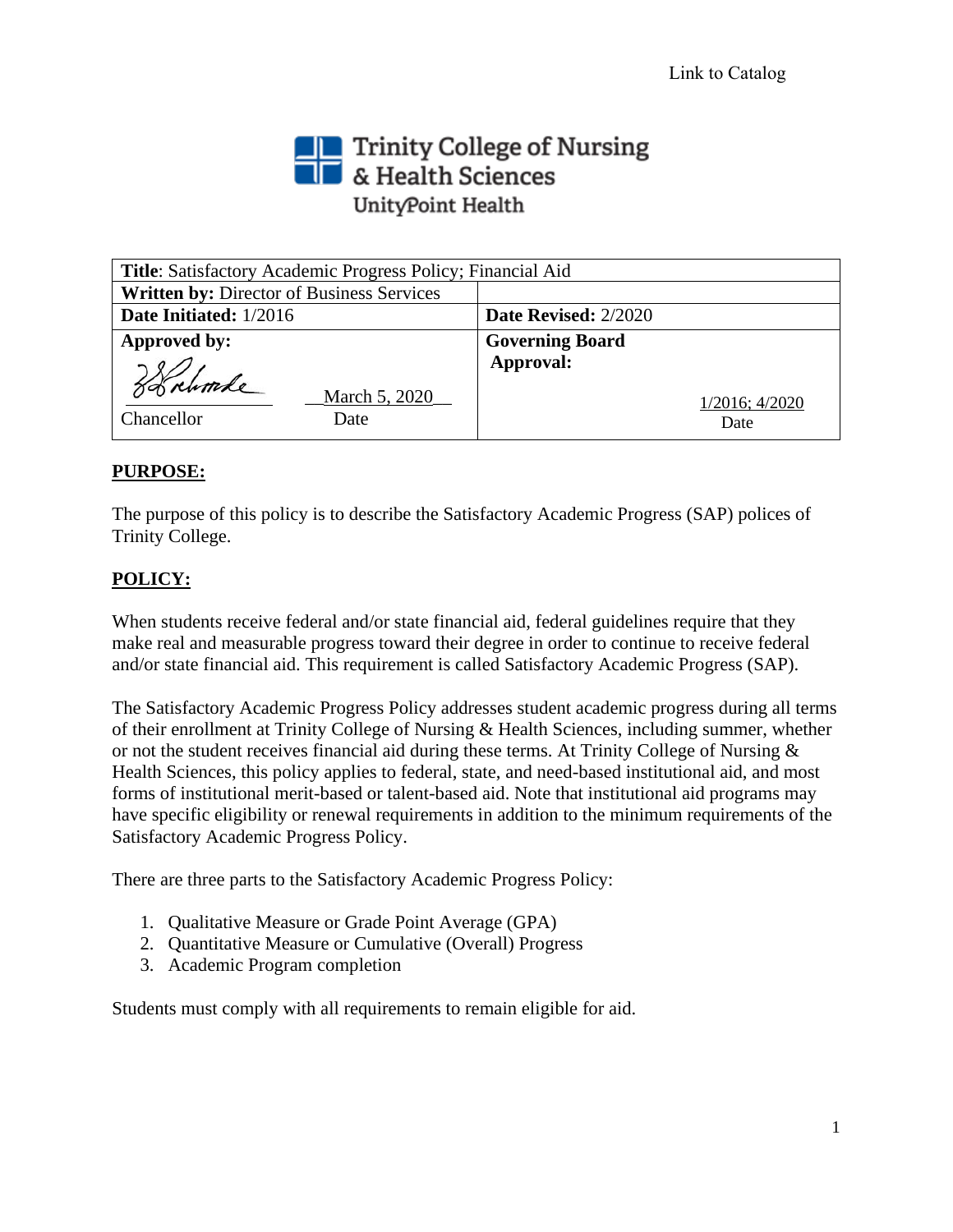# **1. Qualitative Measure or Grade Point Average (GPA)**

The SAP Policy requires that students maintain a minimum cumulative GPA in order to remain eligible for financial aid.

Undergraduate Students: The minimum cumulative GPA requirement is 2.0.

Graduate/Professional Students: The minimum cumulative GPA requirement is 3.0.

# **2. Quantitative Measure or Cumulative (Overall) Progress**

The SAP Policy contains a quantitative component, meaning that students are required to make steady progress toward their degree program by completing at least two-thirds (66.67%) of all of the attempted courses. This is measured by dividing the students' completed credit hours by attempted credit hours (e.g. 16 completed credit hours / 24 attempted credit hours  $= 66.67\%$  pace). All courses attempted are considered in this calculation.

Students who fall below these minimums (qualitative and/or quantitative) will be placed on Academic Warning for one semester (no appeal is required and status cannot be appealed). If the student fails to make Satisfactory Academic Progress by the end of the warning period, they will have their financial aid suspended.

The qualitative and quantitative measures used to judge academic progress include all periods of the student's enrollment, even periods in which the student did not receive Federal Student Aid (FSA) funds.

#### **3. Academic Program Completion (Pace)**

Students must be on track to complete their program of study within 150% of their program length as measured in credit hours. For example, a 40 credit hour program times 150% equals a maximum time frame (MTF) of 60 attempted credits for which they may receive federal and/or state financial aid.

If a student changes majors, they are still expected to complete their program within the maximum timeframe. In limited circumstances, appeals will be considered.

Federal and state financial aid is limited to the pursuit of the student's declared degree. Once it has been determined the student has completed the requirements for their degree and/or have no further enrollment requirements, they are no longer eligible for federal and/or state financial aid, and the options for institutional assistance are limited, based on the terms and availability of the student's institutional aid program. This is true even if the student has not applied for graduation and/or their degree has not been officially conferred.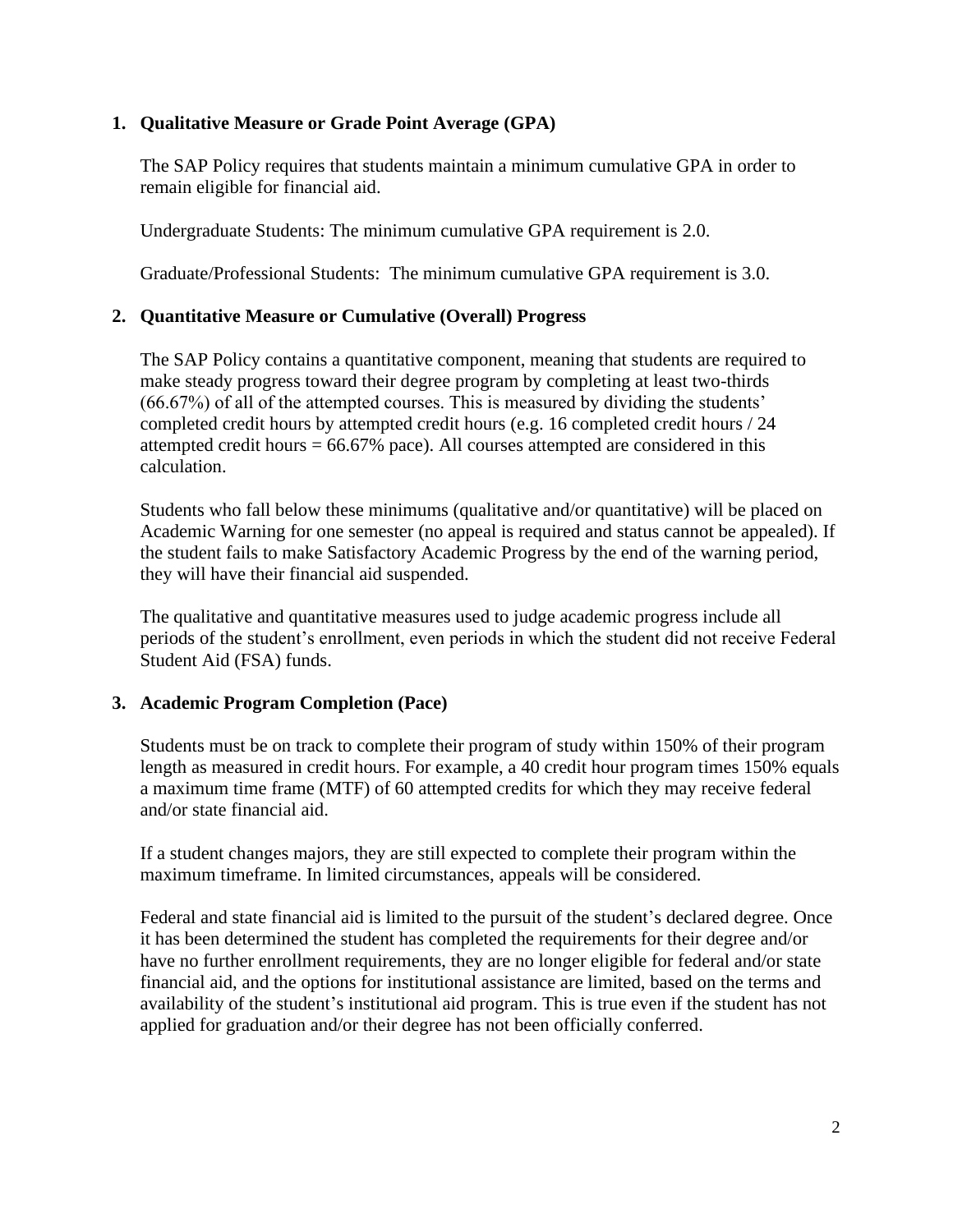# **Evaluation Periods**

Trinity College of Nursing & Health Sciences checks SAP at the end of every payment period (semester).

#### **Withdrawals/Drops**

Classes dropped during the 100% refund period do not count as attempted hours. Courses dropped after that period receive a "WP" or "WF" grade and count as attempted hours. WPs and WFs do not impact GPA.

## **Incompletes**

Grades of incomplete (I) are not factored into determining SAP, both qualitative and quantitative measurement, until the incomplete grade becomes the grade of record. The grade of record will be used in the next official SAP checkpoint after the grade is finalized.

## **Repetitions**

For repeat courses, only one course will be factored in both the qualitative and quantitative measure (the course with the highest grade).

Any student receiving a WF or grade below a C may use financial aid to retake the course and have all credits applied toward the total hours attempted. The student must follow their specific program progression policy regarding limitations on repeating courses.

#### **Transfer Credit (between schools)**

Credit hours that transfer into and count as credit in the student's program of study will count as both earned and attempted credits. Transfer credit will not be factored into the student's GPA. Any additional credit hours on the student's transcripts that are not accepted into the student's program of study will not be factored into the GPA, pace or MTF SAP calculations. Transfer hours that are accepted anytime after an official checkpoint will be factored into SAP at the next official checkpoint.

#### **Transfer Credit (between programs)**

If a student changes programs, only those credit hours that transfer into the new program for credit will count as both attempted and earned hours in the quantitative measurement and will count in the GPA for the qualitative measurement.

Students wishing to change their major or change options within the designated major must:

- Withdraw from the current plan of study.
- Follow admission policy and procedure for the desired major/degree program option.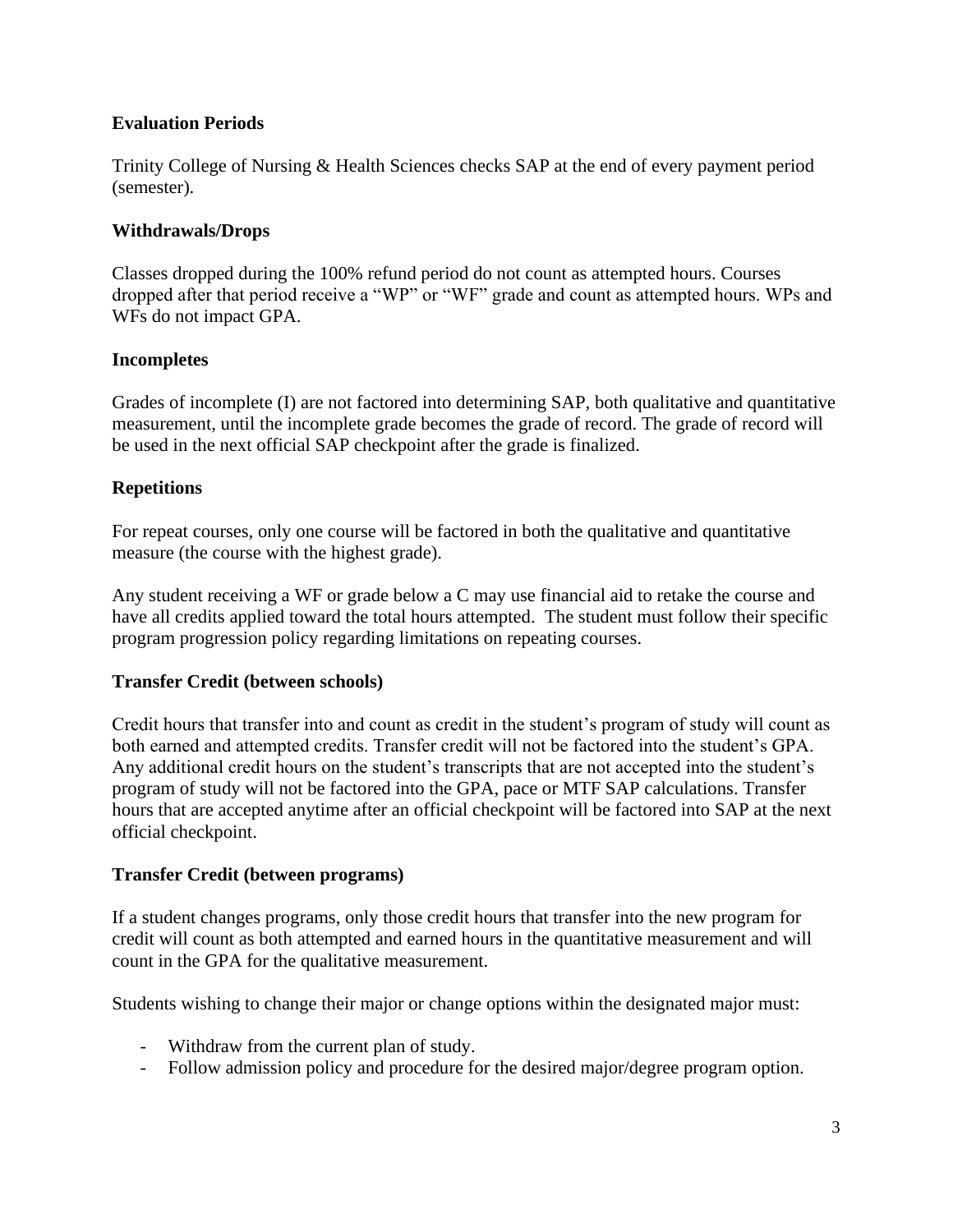- All courses attempted in previous major are calculated in the quantitative SAP calculation.

# **Notification**

Students will be notified via designated school email of any changes to their FSA eligibility (positive or negative) as a result of a SAP issue. Notifications include financial aid warning status, appeal decisions, loss of eligibility or regaining of eligibility.

# **Financial Aid Warning**

Any student that fails to maintain SAP will automatically be placed in a Financial Aid Warning status for one payment period or semester. During a Financial Aid Warning period, students are not making SAP but continue to be eligible for FSA aid. If a student continues to fail to achieve SAP at the end of a financial aid warning period, he or she will lose FSA eligibility. There is no limit on the number of times a student can be placed in a warning status, except that the warning periods can never be consecutive.

# **Financial Aid Suspension**

A factor of student eligibility is maintaining SAP. A student who is not maintaining SAP and who has exhausted their financial aid warning status is suspended from FSA eligibility.

The Office of Financial Aid reserves the right to suspend students who completely withdraw i.e., students who fail to demonstrate any measurable progress within a given term. If a student withdraws completely or fails to complete courses in a term, the student's aid may be suspended. The student may appeal this status.

# **Appeal Process**

A student suspended from FSA eligibility may appeal that loss due to special or mitigating circumstances. Special or mitigating circumstances outside of the student's control may include but are not limited to, the following:

- Student illness or injury
- Family member illness, injury, or death

Students must submit an appeal in writing to the Financial Aid Specialist within 60 days of notification of suspension. In addition, a student must provide all applicable supporting documentation. The appeal must explain why the student failed to maintain SAP and what has changed to allow the student to make SAP at the end of the probationary period.

Appeals are reviewed by the Trinity College of Nursing & Health Science's SAP Appeal Committee. The Appeal Committee may review the failure of any SAP measurement. As part of the appeal process, the SAP Appeal Committee may implement any of these three options: